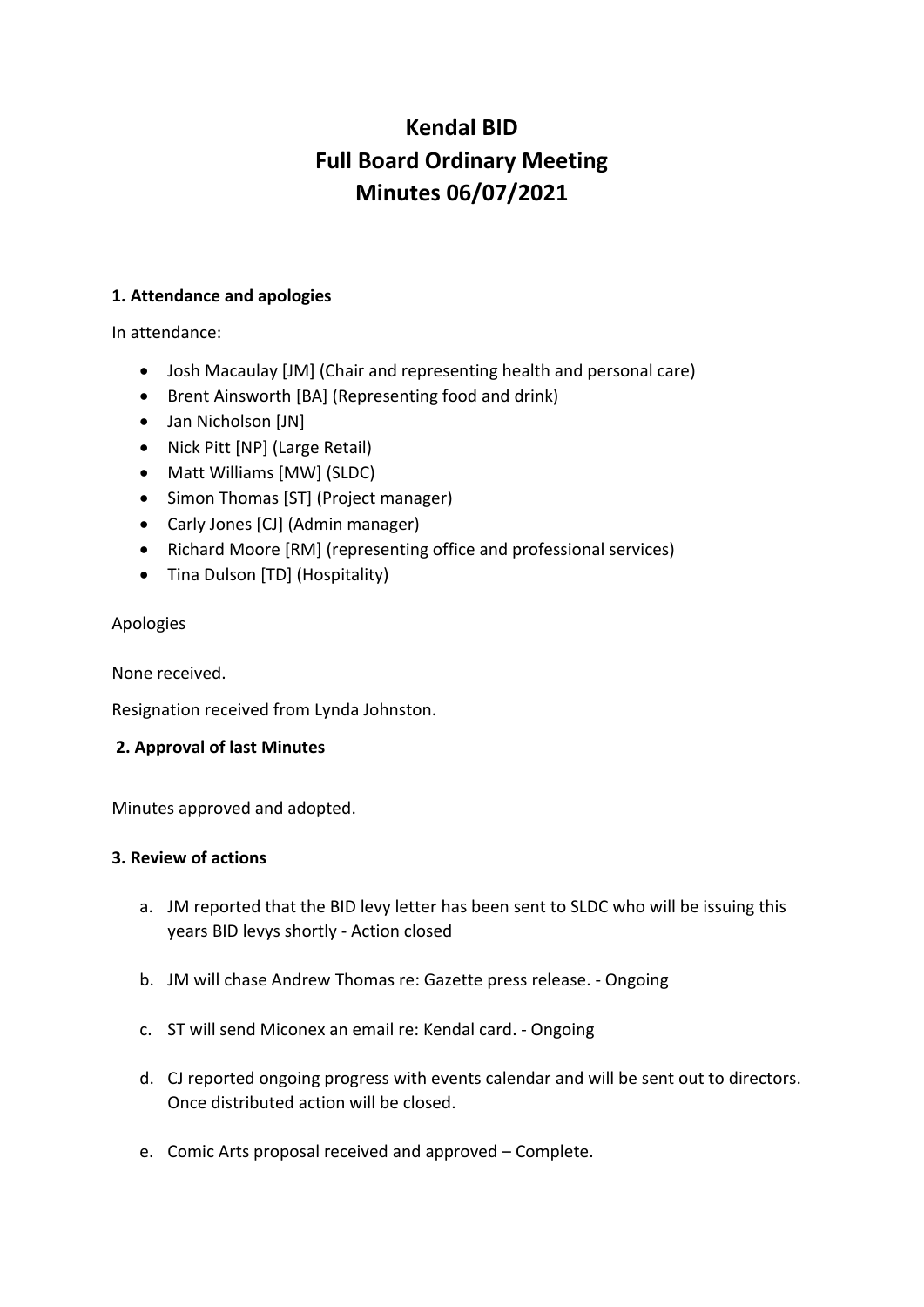- f. ST reported no reply from Wool Fest. Action to be closed
- g. ST met with the Torchlight organisers, now awaiting application for a grant from BID. - Action closed
- h. ST reported that there was progress on Parking Perx re: deposit. Acton closed
- i. JM reported that permission had been granted for PP. Action closed
- j. MW to circulate the application forms for previous shop front grant scheme  $-$ Completed and action closed.
- k. ST in talks with Kendal Futures re: shop front grant scheme, they have expressed support. - Ongoing
- l. ST had asked Fell Tarn to circulate a copy of the directory to BA and RM. Ongoing
- m. JM reported that he would be circulating potential new logos for BID using Kendal font and branding. - Ongoing
- n. ST reported he could access all password apart from Instagram as he didn't set it up Action complete
- o. JM reported that he had spoken to SLDC about carpark opening hours and been referred to Praxis as carpark operators. NP replied that Praxis were re-evaluating the carpark operating system. - Ongoing

## **4. Review of projects.**

- 4.1 KENDAL GIFT CARD ST reported that he had suspended sales of the gift card due to difficulty in redeeming and is working with Miconex to resolve the issues with views to relaunch.
- 4.2 TOWN TRAILS ST and TD reported that Felltarn were making progress on the town trail but we need this launching immediately.

Action - Simon to chase and get launched

4.3 FESTIVALS - Torchlight: ST – awaiting application. Comic Art: £3000 funding approved by the board.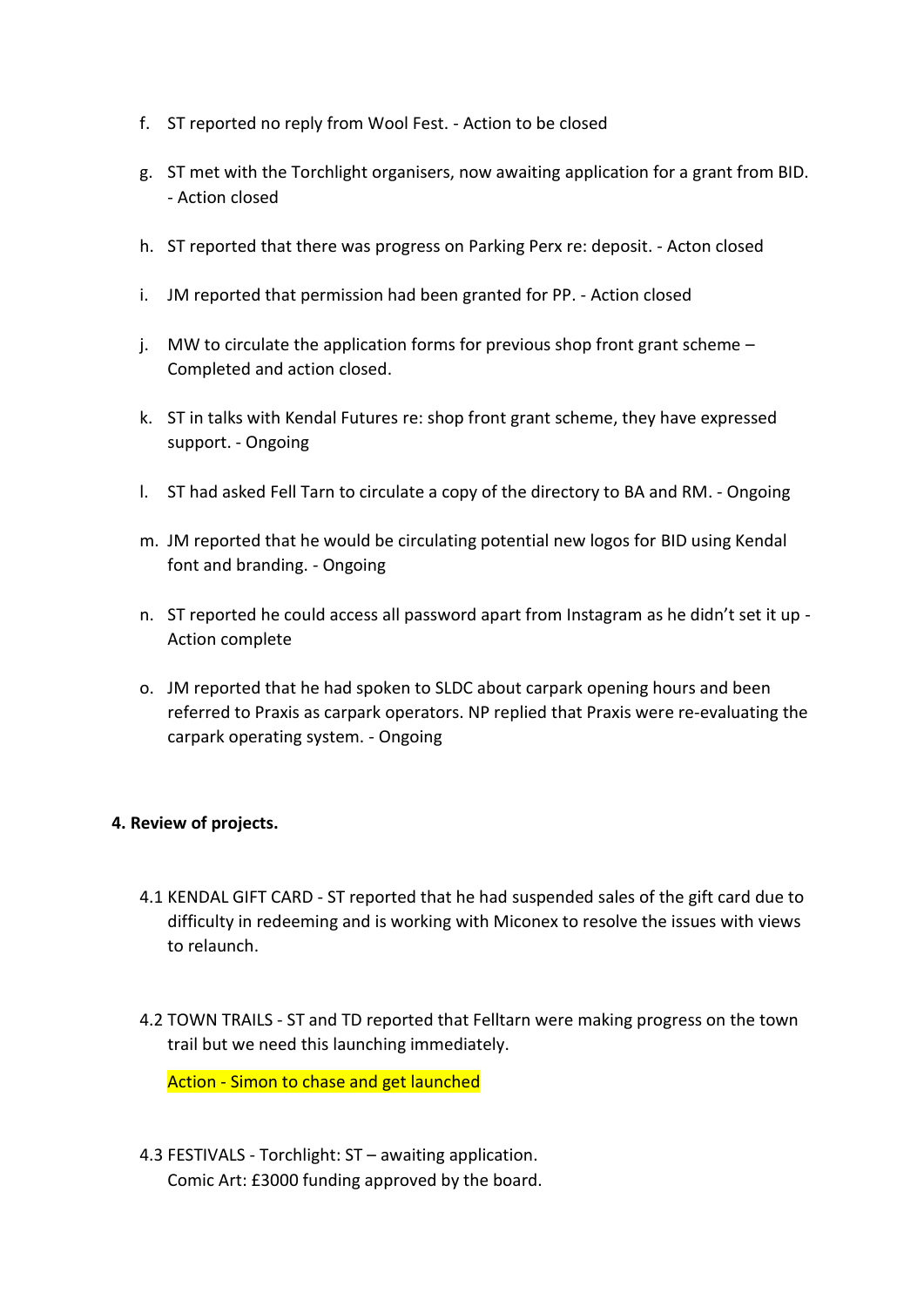Vegan food market: Town Clerk to arrange meeting of stake holders re: use of the market square for events.

4.4 BUSINESS PLAN - JM reported some progress on the Business plan and a draft to be circulated.

ACTION – JM to circulate draft copy.

4.5 PARKING PERKS - ST reported the meeting Parking Perx was successful and a meeting had been arranged for 22.7.2021 to introduce the scheme to levy payers. NP suggested that BID get a price to wrap a shop window advertising PP in the WSC.

ACTION: ST to get price for vinyls.

ACTION: ST to investigate grant from Levelling Up fund for publicity PP.

4.6 BID WEBSITE - ST reported he had spoken to Paula from Kendal futures, and that they welcome BID's input on Visit Kendal website going forward. We need to progress updating our own website. Next step is to get cost to refresh the website for consideration / approval.

ACTION: ST to get a price for a refresh of BID website

- 4.7 TOWN AESTHETICS JM circulated a graphic to advertise the shop front initiative. JN suggested window stickers to advertise BID support. This is to go live in the next month for applications
- 4.8 COACH INITIATIVE The board discussed use of the welcome back fund to train ambassadors' to welcome visitors to Kendal. ST requested a formal proposal and outline to use in applying for a grant.

ACTION: ST to bring leaflets to give to JN re: the scheme ACTION: JN to check the County Hotel for Kendal trail leaflets ACTION: CJ to contact Sarah Williams re: possible volunteers ACTION: ST and JN to formulate a proposal

4.9 BUSINESS DIRECTORY – Still not been emailed across from Felltarn.

ACTION: TD to chase

**5. New project submissions.**